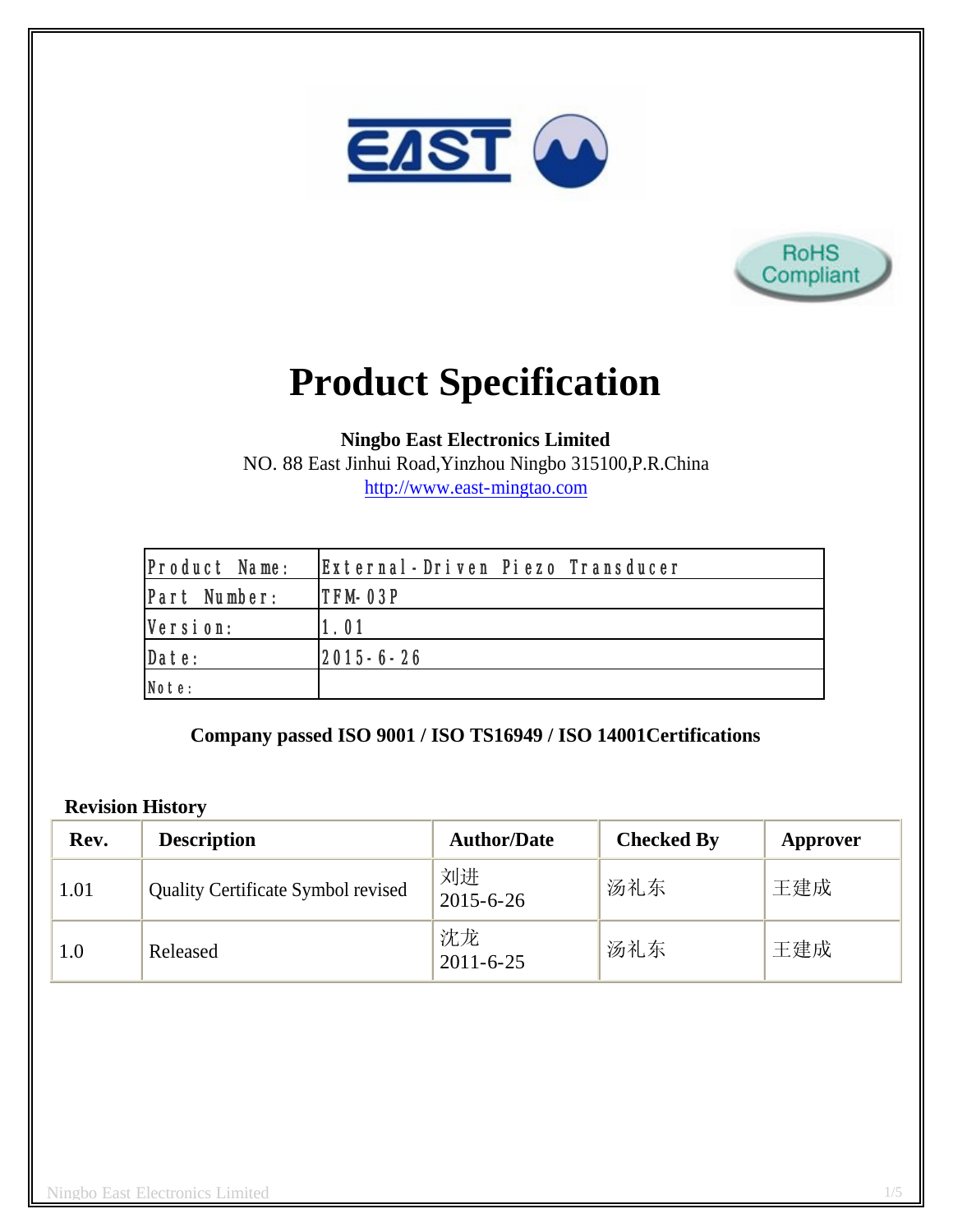### **1. Part Number TFM-03P**

## **2. Dimension Drawing (Unit: mm)**



#### **3.Specification**

| No.     | <b>Item</b>                  | <b>Specification</b>                 |
|---------|------------------------------|--------------------------------------|
| $3 - 1$ | Min. Sound Pressure Level    | 75dB/1.1kHz/20Vp-p square wave /30cm |
| $3 - 2$ | <b>Allowed Input Voltage</b> | $40Vp-p$                             |
| $3 - 3$ | Capacitance                  | $45\pm30\%$ nF(At 120Hz)             |
| $3 - 4$ | Max. Consumption             | 5mA/1.1kHz/20Vp-p square wave        |
| $3 - 5$ | <b>Resonant Frequency</b>    | $1.1 \pm 0.5$ kHz                    |
| $3 - 6$ | <b>Operating Temperature</b> | $-20$ ~ $+70^{\circ}$ C              |
| $3 - 7$ | Case Material /Color         | ABS/Black                            |
| $3 - 8$ | Weight                       | 4.4g                                 |
| $3-9$   | Pin Strength                 | More than 10N                        |

#### **NOTES**:

Test should be made under the conditions of room temperature (20±10℃), normal humidity (60±20%) and normal atmospheric pressure. In this case, however, that the judgment is questionable, the test conditions are to be changed to room temperature  $20\pm2^{\circ}$ C, relative humidity 60~70% and normal atmospheric pressure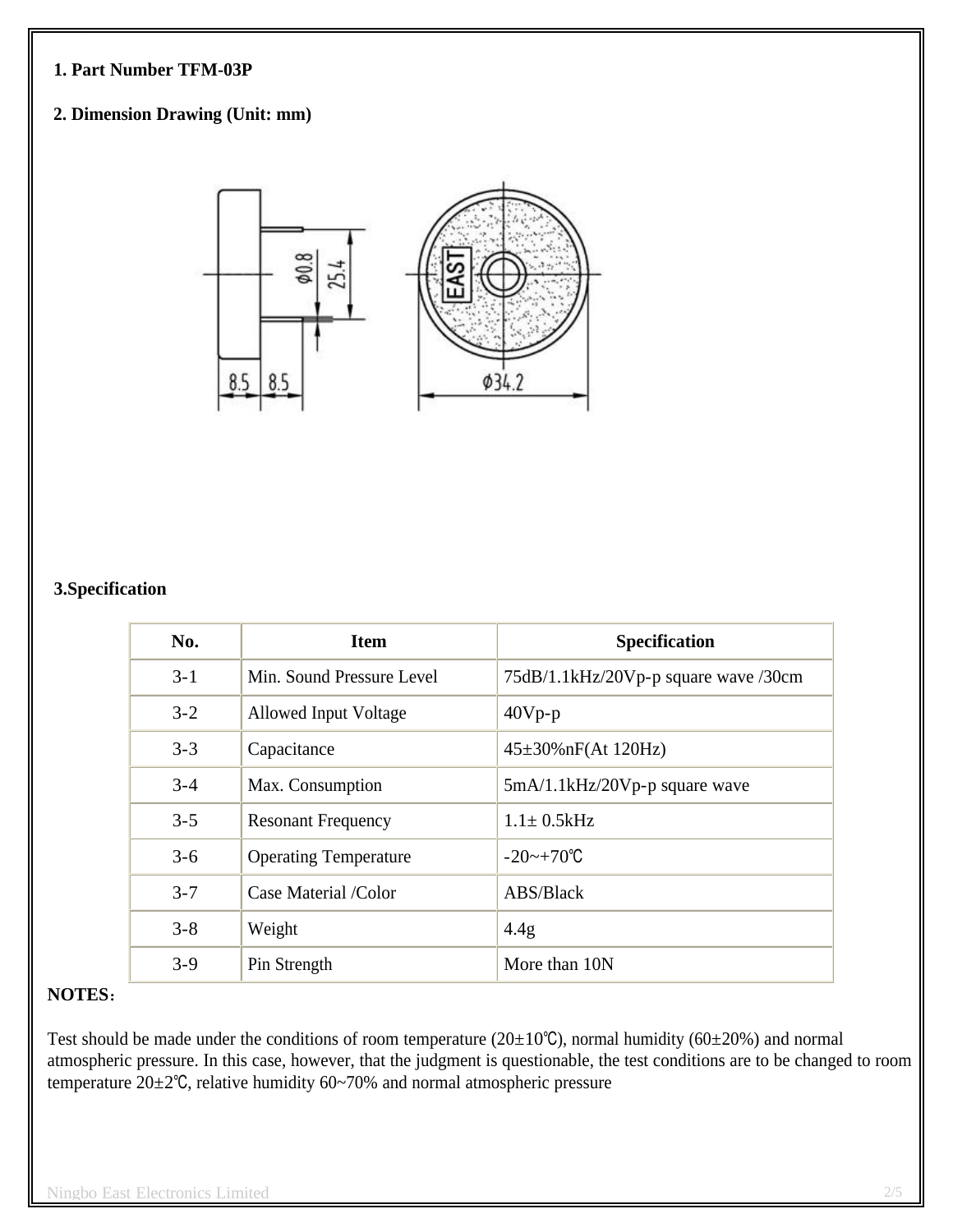

Distance 30 cm

# **5. Reliability Test**

| No.     | <b>Item</b>                              | <b>Method of Test</b>                                                                                                     | <b>Tolerance after</b><br><b>Testing</b>                                                                                     |
|---------|------------------------------------------|---------------------------------------------------------------------------------------------------------------------------|------------------------------------------------------------------------------------------------------------------------------|
| $5 - 1$ | Operating<br>Temperature                 | $-20$ ~ $+70^{\circ}$ C                                                                                                   | Sound pressure level<br>initial value $\pm 10$ dB<br>Max. consumption<br>value $\pm 20\%$<br>Capacitance value<br>$\pm 20\%$ |
| $5 - 2$ | Storage in high<br>temperature           | Storage in $+70^{\circ}$ C test box 96 hours then exposed to the room<br>temperature for 2 hours                          |                                                                                                                              |
| $5 - 3$ | Storage in low<br>temperature            | Storage in $-20^{\circ}$ C test box 96 hours then exposed to the room<br>temperature for 2 hours                          |                                                                                                                              |
| $5 - 4$ | Life test in the room<br>temperature     | Operate the product continuously 5 seconds on 5 seconds off<br>300 hours at rated voltage                                 |                                                                                                                              |
| $5 - 5$ | Temperature /<br>humidity cycle test     | Storage in $+40^{\circ}$ C, 93 $\pm$ 3%RH test box 96 hours then exposed<br>to the room temperature for 2 hours           |                                                                                                                              |
| $5 - 6$ | Temperature (high<br>and low) cycle test | Conduct the test for 5 cycles without applying power then<br>expose to the room temperature for 2 hours. (See Figure 5-6) |                                                                                                                              |
|         | <b>Ningbo East Electronics Limited</b>   |                                                                                                                           | 3/5                                                                                                                          |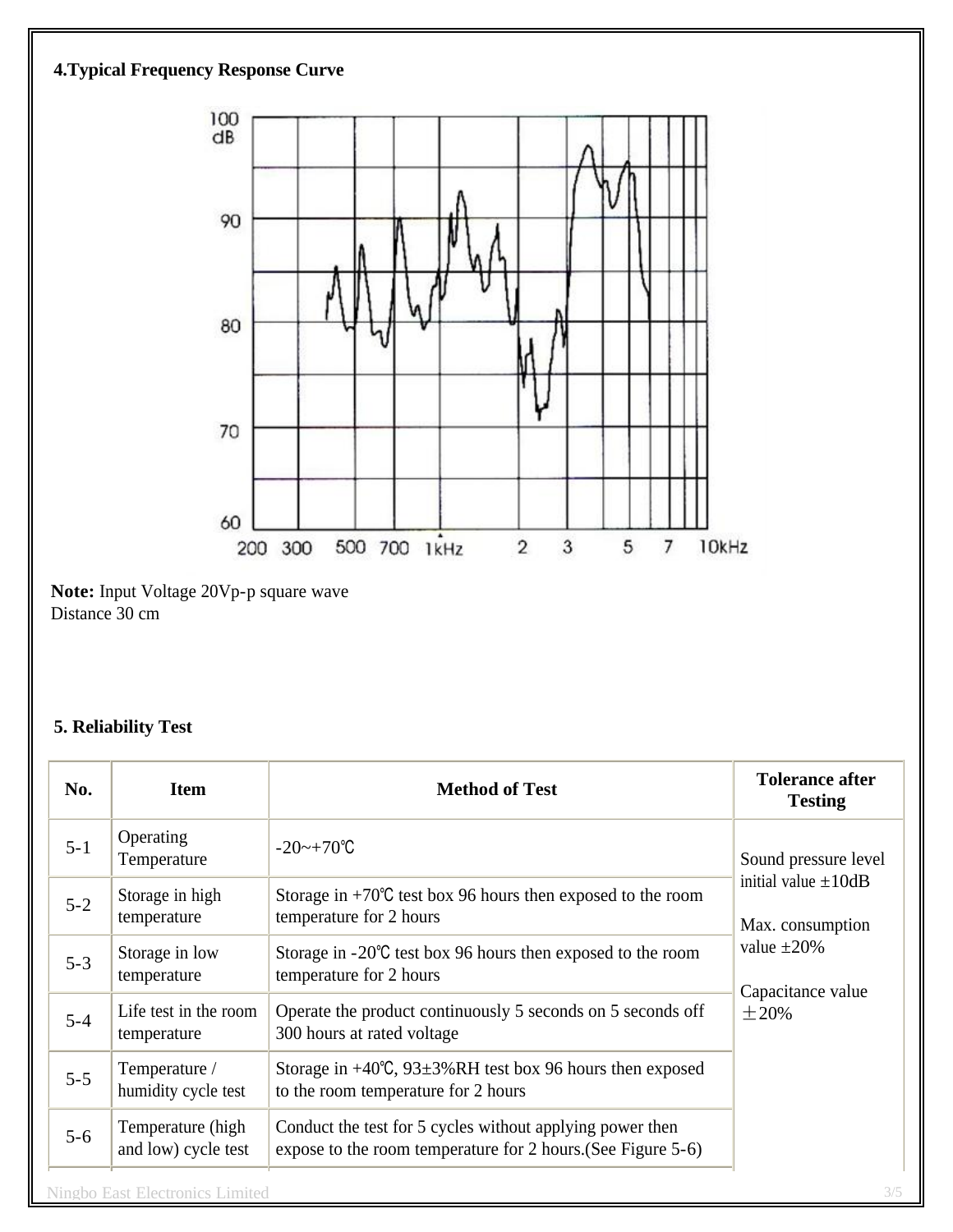| $5 - 7$                                                      | Vibration test                    | Conduct the test for the directions of $X$ Y and Z for 0.5 hour<br>each (total 1.5 hours). To-and Fri sweep time (from 10 to 55Hz<br>and then 55 to 10) under single amplitude of 0.75mm is 3<br>minute, then expose to the room temperature for 2 hours |                                                                         |
|--------------------------------------------------------------|-----------------------------------|----------------------------------------------------------------------------------------------------------------------------------------------------------------------------------------------------------------------------------------------------------|-------------------------------------------------------------------------|
| $5 - 8$                                                      | Drop test                         | Drop a product naturally from the height of 700mm onto the<br>surface of 100mm thick wooden board. Two directions: upper<br>and side of the product are to be applied for this drop test once<br>respectively                                            |                                                                         |
| $5-9$                                                        | Soldering heat<br>resistance test | Dip the connecting pins in soldering at $260 \pm 5^{\circ}$ C for $10 \pm 1$<br>seconds                                                                                                                                                                  |                                                                         |
| $5 - 10$                                                     | Test of soldering                 | Dip the connecting pins in soldering at $230 \pm 5^{\circ}$ C for $3 \pm 0.5^{\circ}$<br>seconds                                                                                                                                                         | Solder shall be<br>attached around over<br>95% of the dipped<br>portion |
| <b>NOTE:</b> The pins are allowed to deform after drop test. |                                   |                                                                                                                                                                                                                                                          |                                                                         |

Figure 5-6